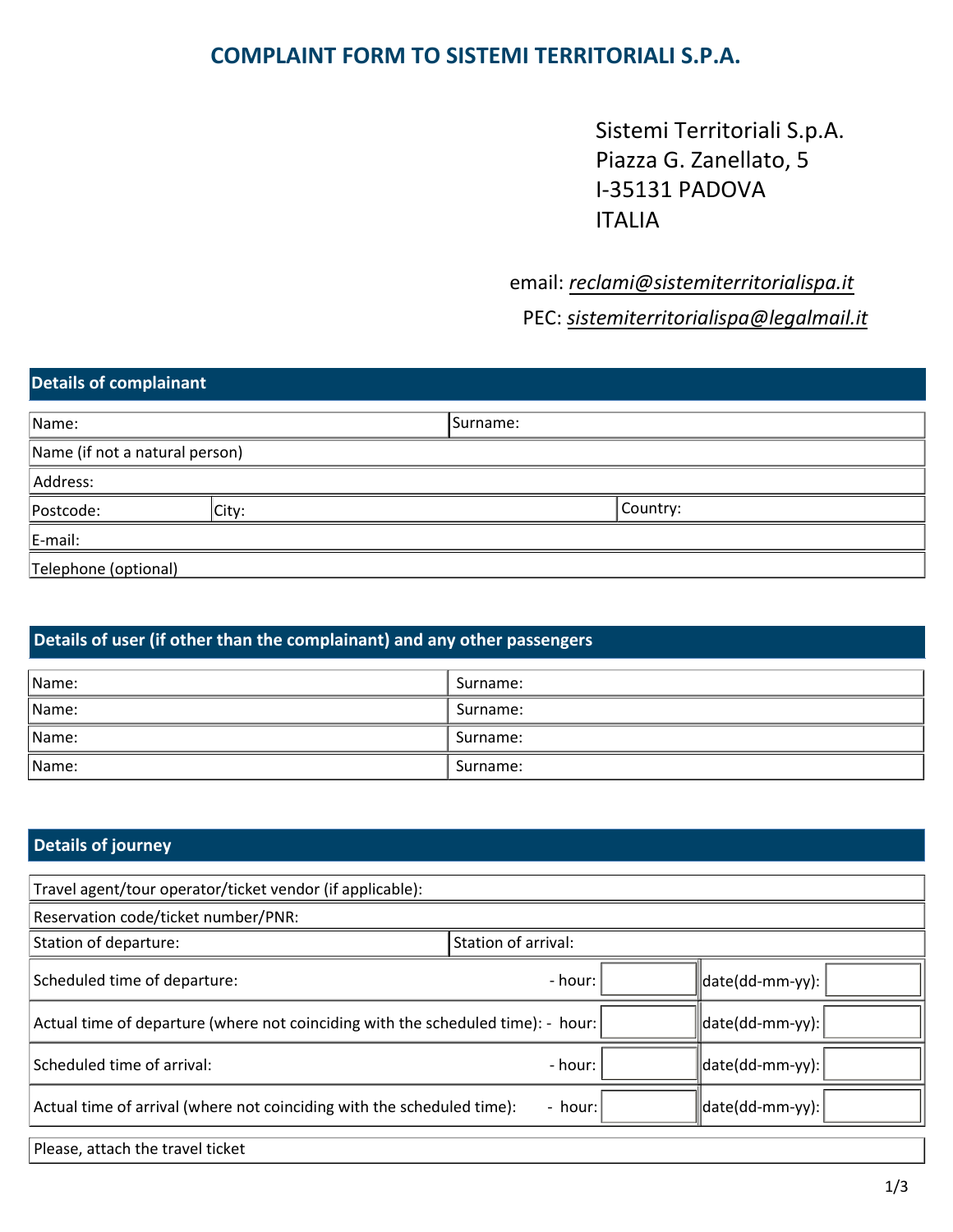| Grounds of complaint. Please tick as appropriate next to the relevant entries (*)                        |  |  |  |
|----------------------------------------------------------------------------------------------------------|--|--|--|
| Methods of ticket sale                                                                                   |  |  |  |
| Travel information and reservation systems                                                               |  |  |  |
| Information before and during the journey                                                                |  |  |  |
| Transport of bicycles                                                                                    |  |  |  |
| Information in case of cancellation of services or delay                                                 |  |  |  |
| Assistance in case of cancellation of services or delay                                                  |  |  |  |
| Re-routing or reimbursement in case of cancellation of services, delay in departure or missed connection |  |  |  |
| Delays, missed connections and cancellations                                                             |  |  |  |
| Advance payments if a passenger is killed or injured/Minimum insurance                                   |  |  |  |
| Rights of disabled persons and persons with reduced mobility                                             |  |  |  |
| Failure to take measures to ensure passengers' personal security                                         |  |  |  |
| Information on passengers' rights                                                                        |  |  |  |
| Quality of service                                                                                       |  |  |  |
| Difficulty in the submission of the complaint                                                            |  |  |  |
| Derogation or restrictive clauses in the transport contract                                              |  |  |  |
| Other:                                                                                                   |  |  |  |

 $\Box$  Compensation/reimbursement, if due, will be made by bank transfer:

| Bank account holder: |  |
|----------------------|--|
| IBAN:                |  |

(\*) You can specify one or more reasons of complaint. For information on the rights of rail passengers under Regulation (EC) No. 1371/2007, please refer to the website of the Transport Regulation Authority at the following link: https://www.autorita-trasporti.it/passengers-rights-trasporto-ferroviario/?lang=en